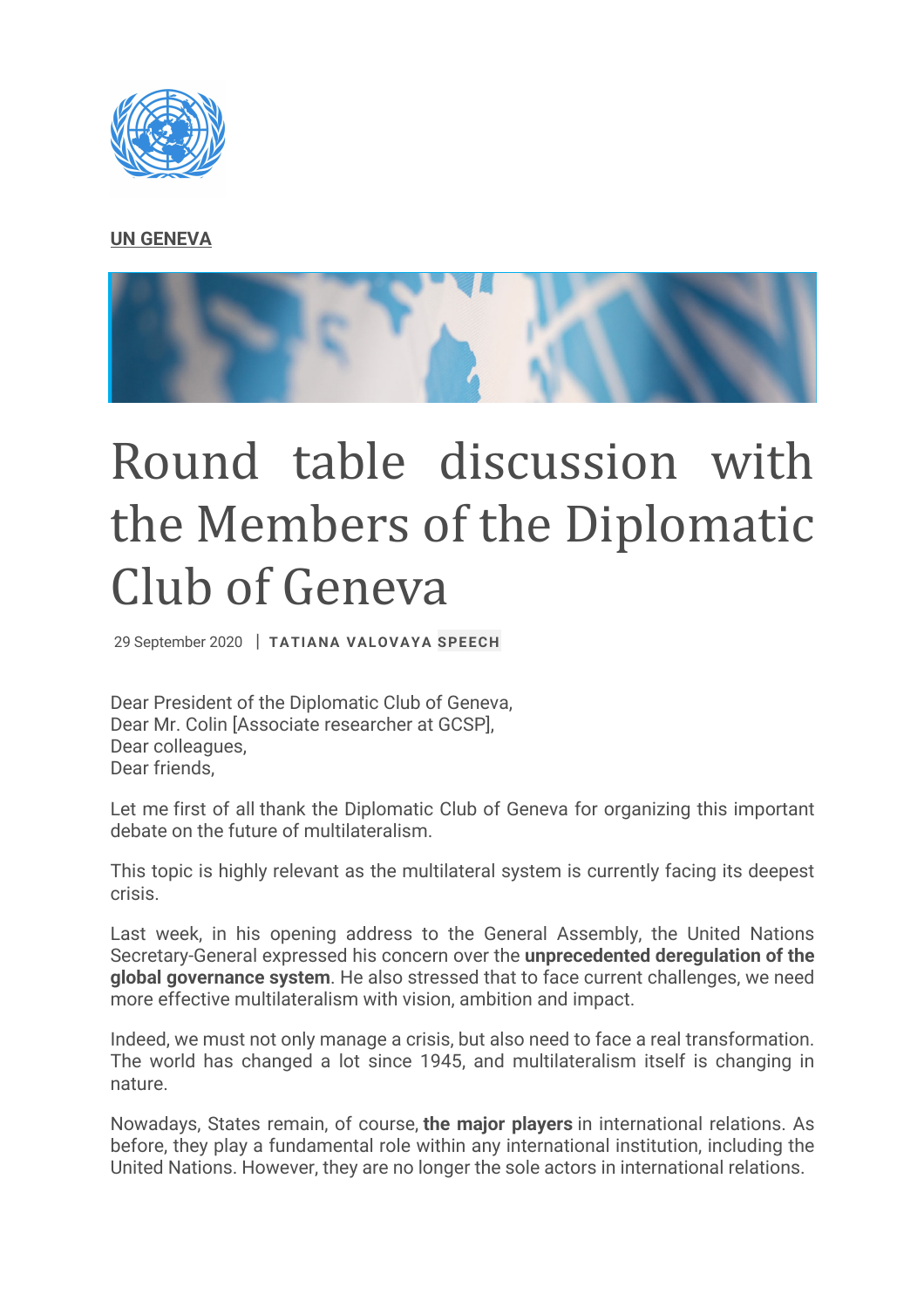A multilateralism that can take on the challenges that we face today, must be networked and inclusive, drawing on different international institutions and organizations, civil society, cities, businesses, local authorities and young people. This might sound like a theoretical concept at first. But let me give you some examples of what is already happening right now and how we can further bring this vision to life.

Take the example of the city of Geneva: in addition to the permanent missions of 180 Member States and the headquarters of many international organizations, Geneva is home to around 750 non-governmental organizations that ensure that the voice of civil society is heard in intergovernmental bodies.

We see, for instance, local actors playing an increasing role in advancing and revitalizing international cooperation. Geneva plays an active role **to enable partnerships with and between cities**. On 25 August, with the support of the Swiss Confederation, the canton and the city of Geneva launched a new cooperation platform - **the Geneva Cities Hub** - in order to promote discussion and cooperation between cities on urban issues and forge closer links between cities, urban networks and Geneva stakeholders.

The Geneva Cities Hub works in close cooperation with the Economic Commission for Europe and the United Nations Office at Geneva to **increase the role of cities in multilateral diplomacy**. In June, together with UN-Habitat, it hosted a platform to discuss cities-related challenges, such as inclusion of persons with disabilities and gender perspectives in urban development planning. In October, the UNECE Forum of Mayors will organize a discussion on sustainable urban development. This year, the Forum will focus on city action for a resilient future: the mayors from across the UNECE region will share concrete actions and innovative solutions on urban resilience, including the local responses to the COVID-19 pandemic, and city actions to mitigate and respond to the effects of climate change.

As for the **private sector**, it is encouraging to see the readiness of business to become more than a partner for financial resources. Companies of all sizes are becoming increasingly committed to the implementation of the Agenda for Sustainable Development and supportive of broader international cooperation efforts.

This year marks the 20th anniversary of the United Nations Global Compact, an initiative launched in 2000 to encourage businesses worldwide **to adopt and implement sustainable and socially responsible policies**.

Twenty years ago, then Secretary-General Kofi Annan stated: "if we cannot make globalization work for all, in the end it will work for no one." Many business leaders have since realized how relevant Mr. Annan's words were.

As tragic as the pandemic is, it has also created a momentum for change. Last week, during a special session of the General Assembly in New York, business leaders from over 100 countries decided to go even further. They signed onto a powerful document entitled "**Statement from Business Leaders for Renewed Global Cooperation**". The statement recognizes that the achievements of the Sustainable Development Goals are beneficial to the long-term viability of private companies. But much more needs to be done.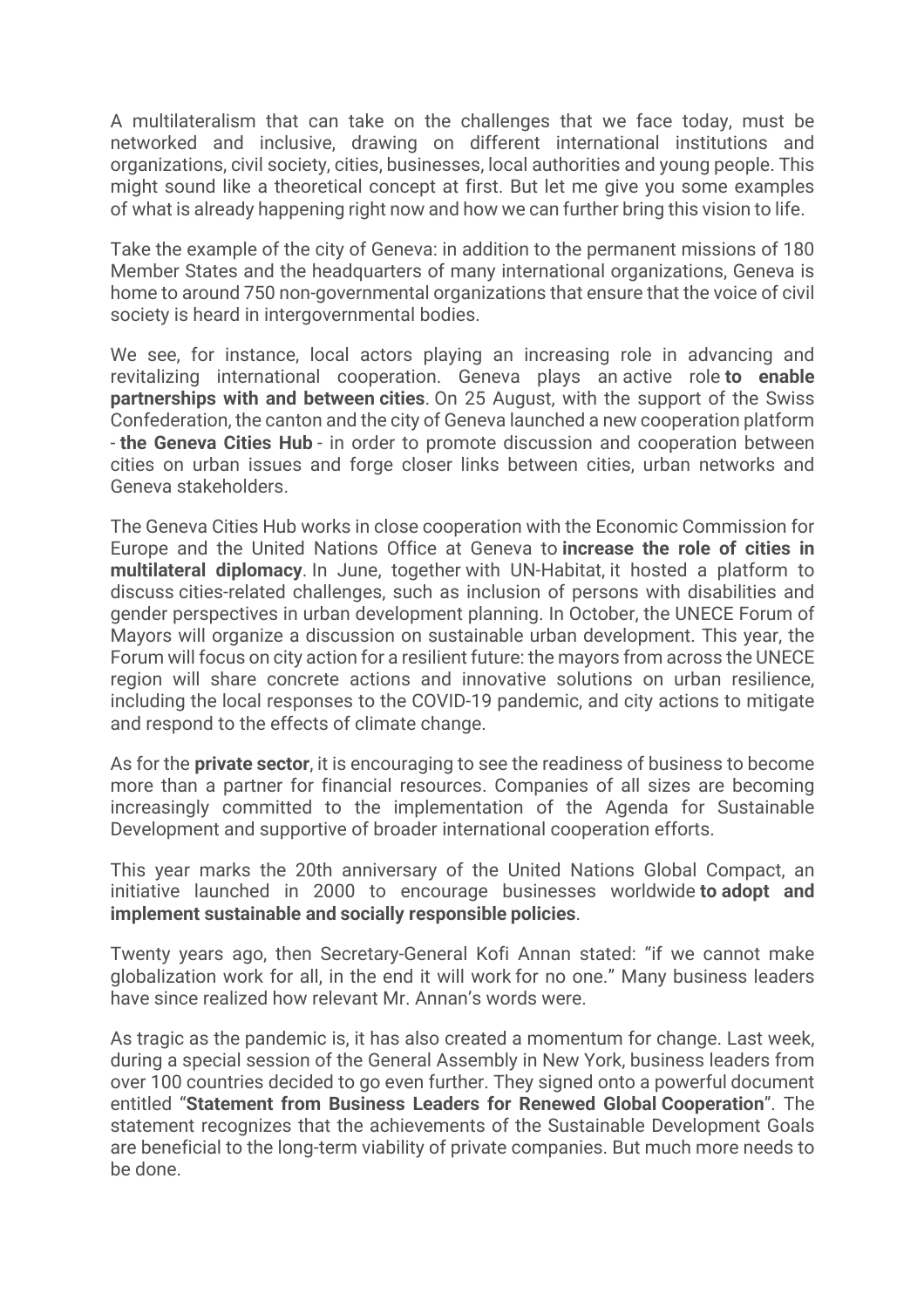In order to turn this strong commitment into tangible actions, businesses need to assess the long-term costs and benefits of their activities. We need to see **more public-private partnerships**, especially at local but also regional levels, including civil society and young people.

Last year, the city and the canton of Geneva organized, with the support of many other stakeholders and partners, an unprecedented event - the Building Bridges Week - which brought together thousands of people working in the financial industry, the United Nations, international organizations, governments, universities and civil society representatives. I am particularly pleased that the second edition of the Building Bridges Week will be held in Geneva next spring.

In a world more interconnected than ever, building bridges between the public and private sectors, academia and civil society is the sine qua non condition for moving our common Agenda for Sustainable Development forward. It is absolutely necessary to continue in this direction.

Ladies and gentlemen,

Our vision for a reinvigorated multilateralism and building back better after COVID-19 has just gained further traction: In the context of the UN75 initiative, the United Nations launched this year the first-ever global consultation on the role and future of multilateral cooperation. To date, over 1 million people have taken the survey in all UN Member and Observer States.

I want to share with you some of the results of the initiative. They are an important confirmation that the work we are doing is relevant and impactful. The majority of respondents believe that global cooperation is vital to deal with today's challenges. They believe in multilateralism. And they note that the pandemic has created an urgent need for change.

It is rewarding that the participation of young people in this worldwide consultation was defined as **the priority number one**. Here in Geneva, despite the exceptional circumstances due to the pandemic, we were able to organize two virtual dialogues with students from various Swiss universities: the first dialogue was held on 24 April and the second one took place on 25 June. Organizations, such as the European Organization for Nuclear Research and the International Olympic Committee were our external partners in this important conversation with the youth.

Ladies and gentlemen,

Many agree that **the 21st century multilateralism must be networked** — linking global institutions across sectors and geographies, from development banks to regional organizations and trade alliances.

There is also a broad consensus that **the 21st century multilateralism must be more inclusive** than it is now. We share the understanding of a multilateral system that constantly **innovates, delivers for the people, and protects our planet**.

All the actors of international Geneva, traditional and emerging alike, are making a major contribution to turning this new multilateralism into reality. Therefore, a